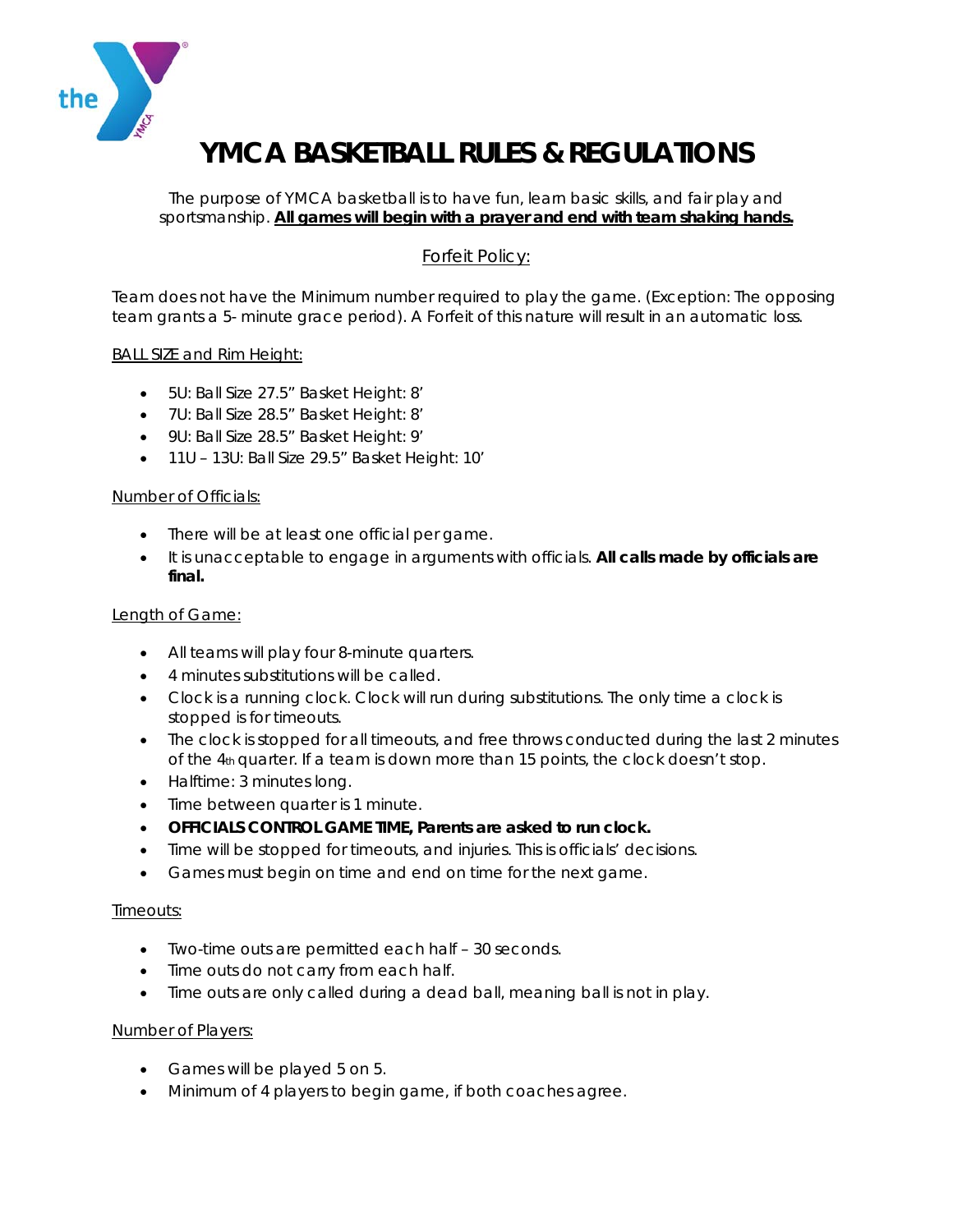Exception: Three players are allowed if a player cannot continue due to an injury or circumstances beyond their control.

## Playing Time:

- EACH player must play at least one half of every game.
- In all divisions at the 4 minutes substitutions will be called. Unless there is an injured player.
- Coaches' responsibility to ensure all players get equal play time.

## Scorekeepers and Timekeepers:

- **TOTS, 5U & 7U:** There will be no scorekeeper, just a timekeeper who will be in charge of time.
- **9U,11U,13U:** Parents will be a scorekeeper and a timekeeper who will be in charge of time, fouls, and scoreboard.

## 5U & 7U BASKETBALL

- There will be fouls called at this age level. The result of a foul is turn over to the other team.
- A player shall not: hold, push, charge, trip, and impede the progress of an opponent by extending the arm, shoulder, hip and knee or by bending the body into another than normal position.
- A dribbler shall not: charge or contact into opponent in their path OR attempt to dribble between two opponents or between opponent and boundary. Unless the space is such to provide a chance for them to pass by without initiating contact with opponent.
- Players are not allowed to press and steal the ball, defense must begin at half court.
- Must play man-to-man defense.
- Players must keep hands up and out during the game.
- No backcourt violation will be called.
- Full court press, double teaming, zone defense Is NOT allowed.
- Traveling and double dribble will be at official discretion. It is still a learning stage, if infraction occurs the official will blow whistle and explain infraction, and resume play with a throw in.

## 9U BASKETBALL

- Following a turnover or throw in, player must bring ball into court within 10 seconds.
- Double dribble and travel players will have more leniency. Continuous violators will be called for the infraction.
- A player shall not: hold, push, charge, trip, and impede the progress of an opponent by extending the arm, shoulder, hip and knee or by bending the body into another than normal position.
- Players will shoot free throws from free throw line.
- Technical fouls are 2 shot free throws. Any player may shoot the free throw.
- The team shooting technical foul will receive the ball out of bounds and mid court.
- May play zone defense and double team.
- $\bullet$  Full court press during the last 2 minutes of the  $4<sub>th</sub>$  quarter, only if point differential 15 points.